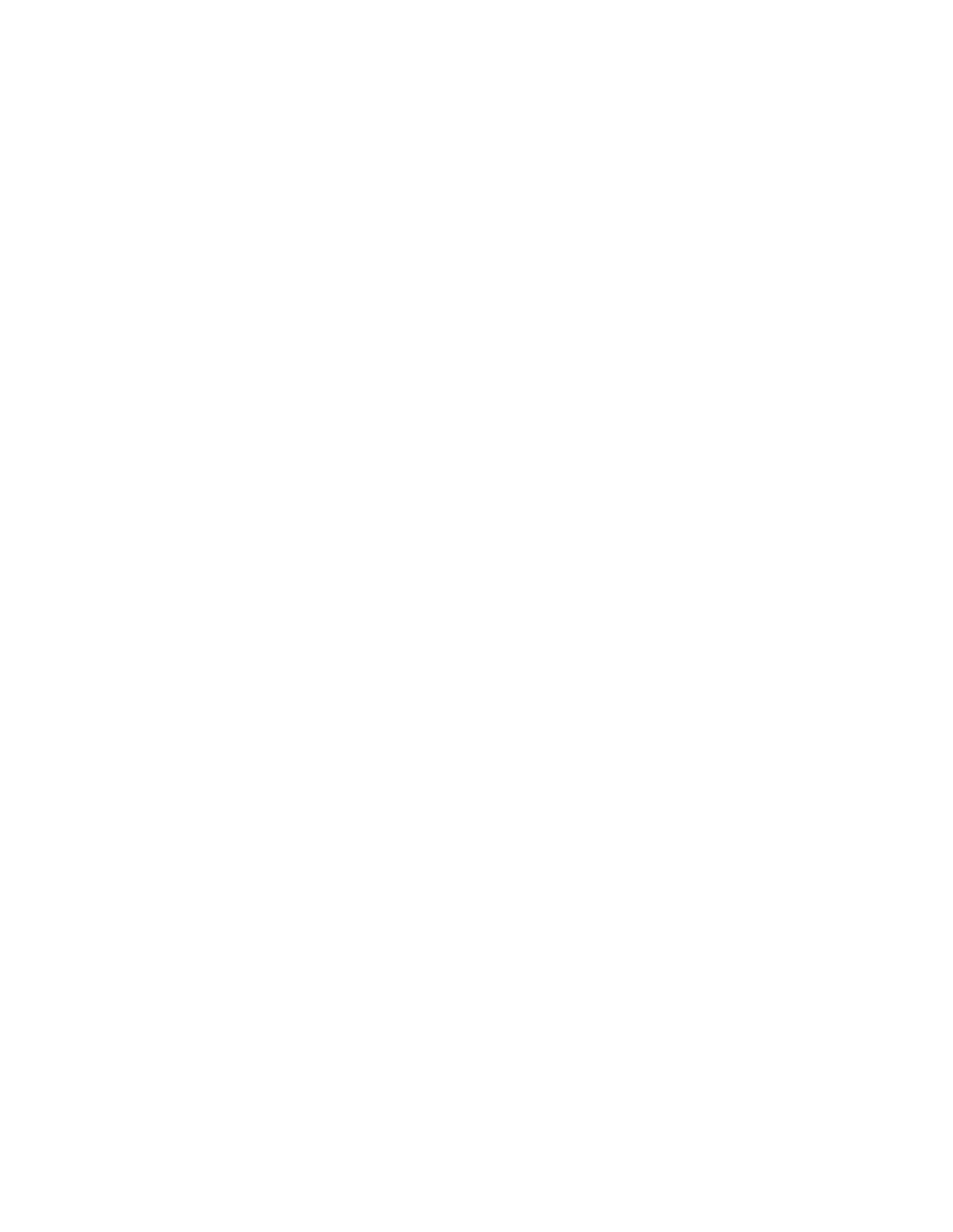# **2021 NWOAL Volleyball**

|                       | League  | Overall  |
|-----------------------|---------|----------|
| Archbold              | $7-0$   | $19-3$   |
| Swanton               | $5 - 2$ | $18-3$   |
| Wauseon               | $5 - 2$ | $15-6$   |
| <b>Bryan</b>          | $4 - 3$ | $9 - 13$ |
| Patrick Henry         | $3-4$   | $5 - 15$ |
| Evergreen             | $2 - 5$ | $7 - 14$ |
| <b>Liberty Center</b> | $2 - 5$ | $8 - 13$ |
| Delta                 | $0 - 7$ | $2 - 18$ |

#### **Tuesday, August 31, 2021**

Archbold 3, Evergreen 0 Swanton 3, Bryan 2 Wauseon 3, Delta 0 Patrick Henry 3, Liberty Center 1

#### **Thursday, Sept. 9, 2021**

Archbold 3, Wauseon 0 Patrick Henry 3, Evergreen 2 Swanton 3, Delta 0 Bryan 3, Liberty Center 1

#### **Tuesday Sept. 14, 2021**

Wauseon 3, Bryan 1 Evergreen 3, Liberty Center 0 Archbold 3, Delta 0 Swanton 3, Patrick Henry 0

#### **Tuesday, Sept. 21, 2021**

Archbold 3,Patrick Henry 0 Swanton 3, Liberty Center 0 Bryan 3, Delta 1 Wauseon 3, Evergreen 0

#### **Tuesday, Sept 28, 2021**

Archbold 3, Liberty Center 0 Bryan 3, Evergreen 0 Wauseon 3, Swanton 1 Patrick Henry 3, Delta 2

#### **Tuesday, Oct. 5, 2021**

Bryan 3, Patrick Henry1 Evergreen 3, Delta 1 Liberty Center 3, Wauseon 2 Archbold 3, Swanton 0

#### **Tuesday, Oct. 12, 2021**

Liberty Center 3, Delta 0 Wauseon 3, Patrick Henry 1 Swanton 3, Evergreen 0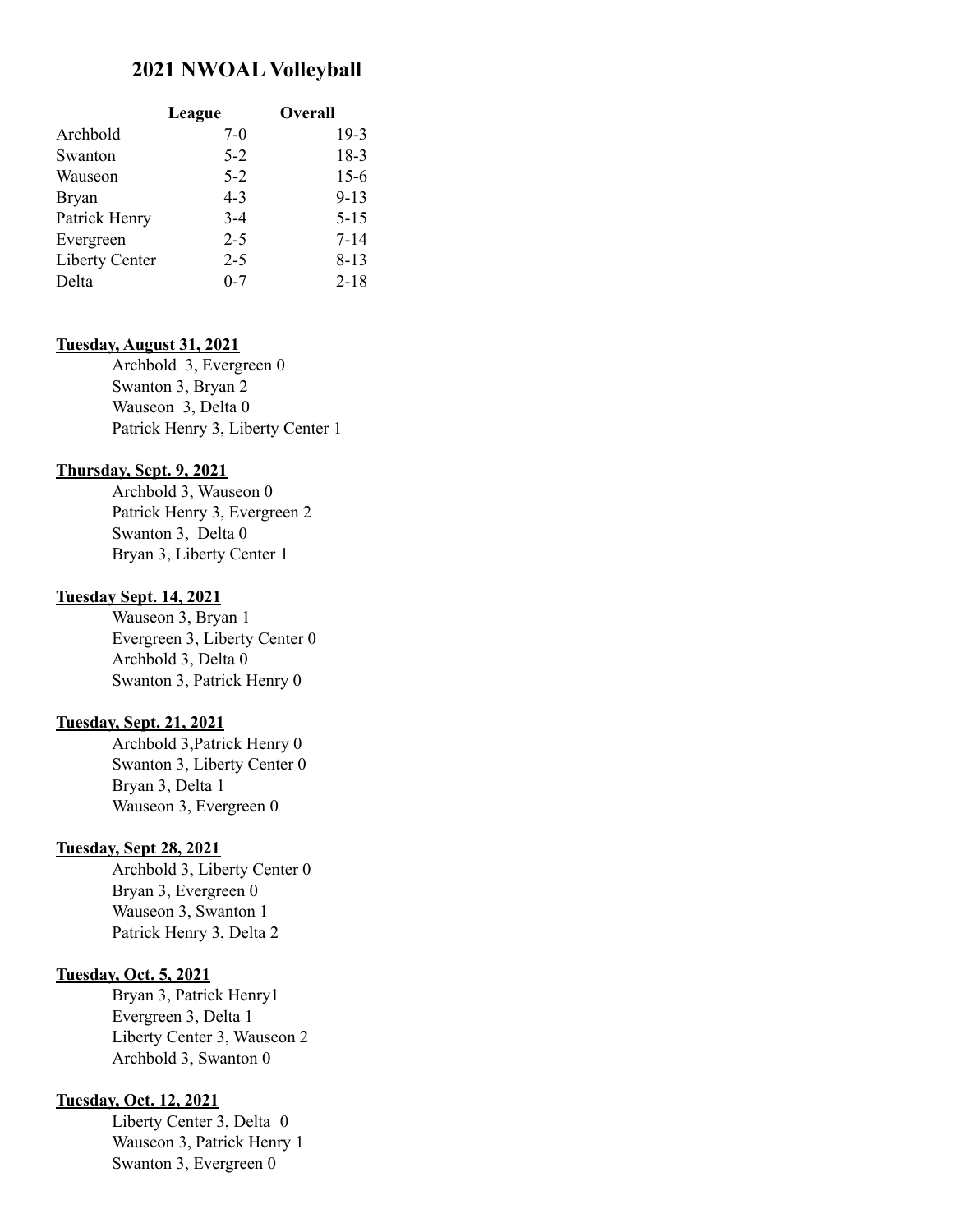# **2021 NWOAL Girls Soccer**

|                       | League      | <b>Overall</b> | <b>Points</b> |
|-----------------------|-------------|----------------|---------------|
| Evergreen             | $4 - 0 - 1$ | $11 - 1 - 2$   | 13            |
| <b>Bryan</b>          | $4 - 0 - 1$ | $15 - 0 - 1$   | 13            |
| Wauseon               | 4-1         | $12 - 1 - 1$   | 12            |
| Archbold              | $2 - 3 - 1$ | $6 - 7 - 2$    | 7             |
| <b>Liberty Center</b> | $1 - 3 - 1$ | $6 - 6 - 2$    | 4             |
| Swanton               | $1 - 4$     | $5-9-1$        | 3             |
| Delta                 | $0 - 5$     | $7 - 7 - 1$    | $\theta$      |

#### **Thursday, August 26**

Bryan 2, Archbold 0 Evergreen 4, Delta 1 Liberty Center 2, Swanton 1

#### **Tuesday, August 31**

Archbold 1, Swanton 0 Bryan 7, Delta 0 Wauseon 4, Liberty Center 2

#### **Thursday, September 16**

Wauseon 2, Archbold 1 Swanton 5, Delta 2 Evergreen 3, Liberty Center 1

## **Tuesday, September 21**

Archbold 4, Delta 0 Bryan 5, Liberty Center 2 Evergreen 1, Wauseon 0

#### **Thursday, Sept 30**

Archbold 0, Liberty Center 0 (tie) Bryan 1, Evergreen 1 (tie) Wauseon 1, Swanton 0

#### **Tuesday, October 5**

Evergreen 3, Archbold 2 Bryan 2, Swanton 1 Wauseon 4, Delta 1

## **Thursday, October 14**

Wauseon @ Bryan 5pm Delta @ Liberty Center 7pm Evergreen @ Swanton 5pm Bye: Archbold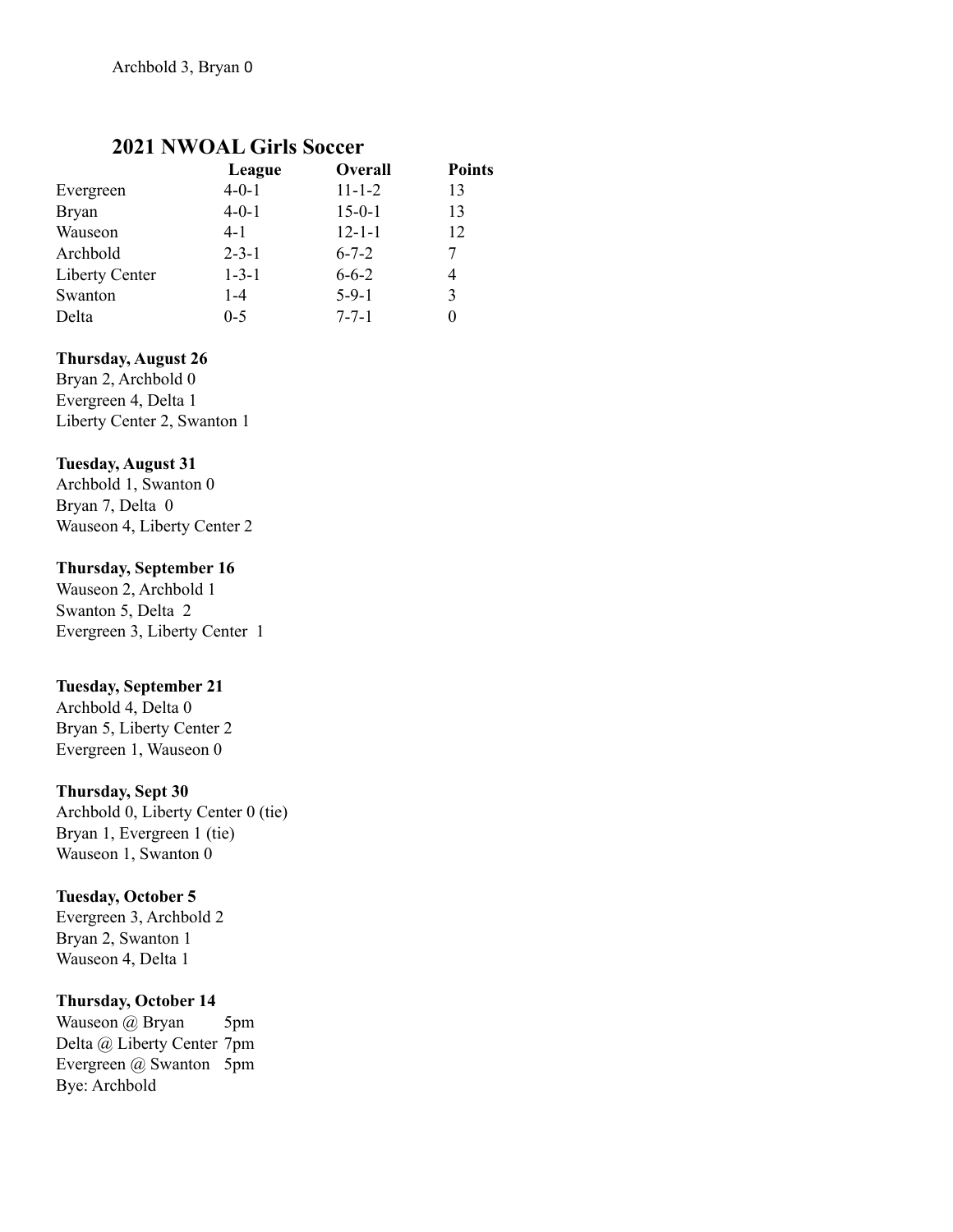# **2021 NWOAL Boys Soccer**

|                | League      | <b>Overall</b> | <b>Points</b> |
|----------------|-------------|----------------|---------------|
| Delta          | $5 - 0 - 1$ | $13 - 0 - 2$   | 16            |
| Wauseon        | $4 - 0 - 2$ | $9 - 3 - 3$    | 14            |
| Evergreen      | $4 - 2$     | $12 - 3$       | 12            |
| <b>Bryan</b>   | $3 - 3$     | $5-10$         | 9             |
| Archbold       | $2 - 3 - 1$ | $3 - 8 - 3$    |               |
| Liberty Center | $1 - 5$     | $3 - 13$       | 3             |
| Swanton        | $0 - 6$     | $2 - 13$       | $\mathbf{0}$  |

#### **Tuesday, August 24**

Bryan 3, Archbold 1 Liberty Center 7, Swanton 0 Delta 3, Evergreen 2

#### **Thursday, September 2**

Archbold 7, Swanton 2 Delta 4, Bryan 1 Wauseon 3, Liberty Center 1

#### **Tuesday, September 14**

Wauseon @ Archbold ppd Oct 9 Delta 11, Swanton 2 Evergreen 5, Liberty Center 0

# **Tuesday, September 21**

Delta 4, Archbold 3

#### **Thursday, September 23**

Bryan 2, Liberty Center 1 Wauseon 6, Evergreen 1

## **Tuesday, September 28**

Archbold 4, Liberty Center 0 Wauseon 3, Swanton 1 Evergreen 7, Bryan 1

#### **Thursday, October 7**

Bryan 11, Swanton 3 Delta 3, Wauseon 3 (tie) Evergreen 3, Archbold 0

## **Saturday, October 9** Archbold 2, Wauseon 2

**Tuesday, October 12**

Wauseon 2, Bryan 1 Delta 4, Liberty Center 2 Evergreen 10, Swanton 1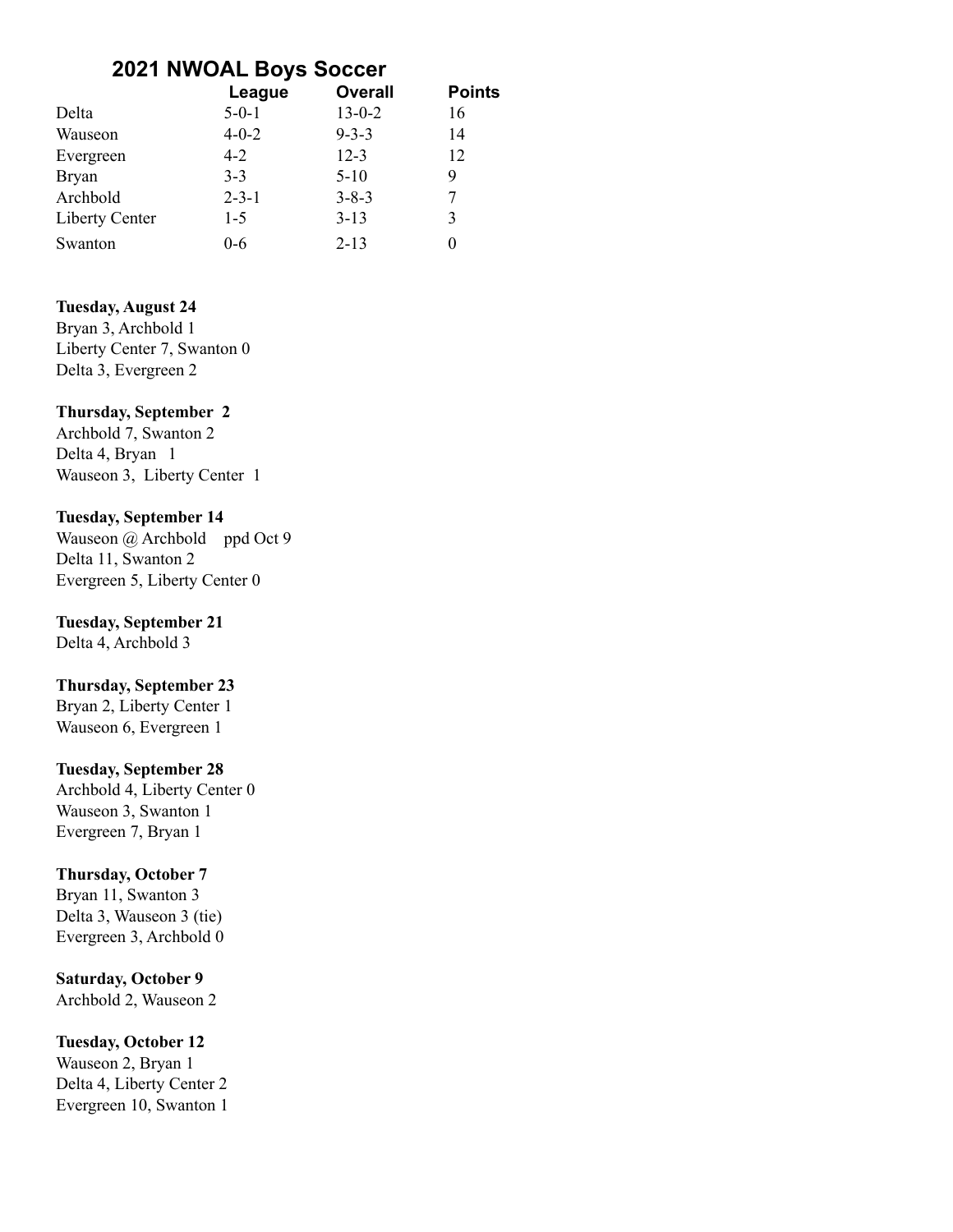#### **2021 NWOAL Girls Golf**

# **September 24, Auglaize, Par 72, Medalist-Brayton Huffman (Ar) 89**

1. Archbold 399 (Brayton Huffman 89, Carly Grime 93, Alli Bickel 100, Gabby Rodriguez 134, Aniyah Copeland 117, Maize Bevins 125); 2. Wauseon 402; 3. Patrick Henry 453; 4. Evergreen 488; 5. Delta 498; 6. Liberty Center **548; 7. Bryan 0**;

1. Brayton Huffman(Archbold) 89; 2. Carly Grime(Archbold) 93; 3. Jordan King(Wauseon) 94; 4. Halle Frank(Wauseon) 96; 5. Chloe Creque(Evergreen) 97, Kasey Nelson(Patrick Henry) 97; 7. Alli Bickel(Archbold) 100, Alyssa Gebers(Patrick Henry) 100; 9. Ashley Fisher(Wauseon) 104; 10. Sam Doty(Bryan) 106; 11. Calaway Gerken(Wauseon) 108; 12. Jaylee Perez(Wauseon) 111; 13. Olivia Tansel(Wauseon) 114; 14. Riley Garretson(Liberty Center) 115; 15. Ashlynn Lutrell(Evergreen) 116; 16. Aniyah Copeland(Archbold) 117; 17. Gabby Ford(Delta) 120; 18. Tara Morr(Bryan) 121; 19. Elizabeth Thiel(Bryan) 124, Kalleigh Mignin(Delta) 124; 21. Maize Bevins(Archbold) 125; 22. Layla Stickley(Delta) 127, Abby Ford(Delta) 127, Maddi Latta(Patrick Henry) 127; 25. Katie Johnson(Patrick Henry) 129; 26. Gabby Rodriguez(Archbold) 134, Audrey Bowers(Liberty Center) 134; 28. Sammy Miller(Evergreen) 137; 29. Emma Vaculik(Evergreen) 138; 30. Rachel Hoffman(Evergreen) 146; 31. Killian Garretson(Liberty Center) 147; 32. Claire McMaster(Liberty Center) 152; 33. Gwyn Murrey(Liberty Center) 153; 34. Katie Hoffman(Evergreen) 162

# **2021 NWOAL Boys Golf**

|                    |         | <b>League Points</b>        | <b>Tourn Pts</b> |               | <b>Final Pts</b> |
|--------------------|---------|-----------------------------|------------------|---------------|------------------|
| <b>Bryan</b>       | $7-0$   |                             | 337              | 8             | 15               |
| Swanton            | $6-1$   | 6                           | 342              |               | 13               |
| Archbold           | $4 - 3$ | 4                           | 348              | 6             | 10               |
| Wauseon            | $5-2$   | 5                           | 348              | 5             | 10               |
| Patrick Henry      | 3-4     | 3                           | 373              | 4             |                  |
| Evergreen          | $1-6$   |                             | 422              | 3             | 4                |
| Liberty Center 2-5 |         | $\mathcal{D}_{\mathcal{L}}$ | 433              | $\mathcal{D}$ | 4                |
| Delta              | $0 - 7$ | $\theta$                    | 436              |               |                  |

#### **Thursday, September 2**

| Patrick Henry 196, Delta 233 @ Pike Run (par 35)                                                      | Medalist: Ethan Rohrs (PH) 41                             |
|-------------------------------------------------------------------------------------------------------|-----------------------------------------------------------|
| Swanton 177, Archbold 186, Evergreen 229 @ Woodlawn (par 36)                                          | Medalist: Lucas Bloom (Sw) 41                             |
| Bryan 162, Wauseon 168, Liberty Center 199 $\omega$ White Pines (par 36)                              | Co-Medalists: Drew Dauber (Br) 39<br>Nate Hess (Br)       |
| <b>Thursday, September 9</b>                                                                          |                                                           |
| Patrick Henry 175, Liberty Center 218, Evergreen @ White Pines (par 36) Medalist: Ethan Rohrs (PH) 36 |                                                           |
| Swanton 170, Wauseon 197 $\omega$ Ironwood (par 36)                                                   | Medalist: Andy Scherer (Wa) 35                            |
| <b>Monday, September 13</b>                                                                           |                                                           |
| Bryan 156, Archbold 160, Delta 221 @ Riverside Greens(par 35)                                         | Medalist: Cahle Roth (Ar) 33                              |
| <b>Thursday, September 16</b>                                                                         |                                                           |
| Wauseon 165, Archbold 172, Patrick Henry $\omega$ Ironwood (par 36)                                   | Medalist: Jackson Gleckler (Wa) 34                        |
| Bryan 174, Evergreen 234 @ Woodlawn (par36)                                                           | Medalist: Noah Huard (Br) 38                              |
| Swanton 155, Liberty Center 213, Delta 227 @ White Pines (par 36)                                     | Co-Medalists: Ryan O'Shea (Sw) 38<br>Mazin Rukieh (Sw) 38 |
| <b>Monday, September 20</b>                                                                           |                                                           |
| Wauseon 181, Evergreen 213, Delta 220 $\omega$ White Pines (par 36)                                   | Medalist: Andy Scherer (Wa) 41                            |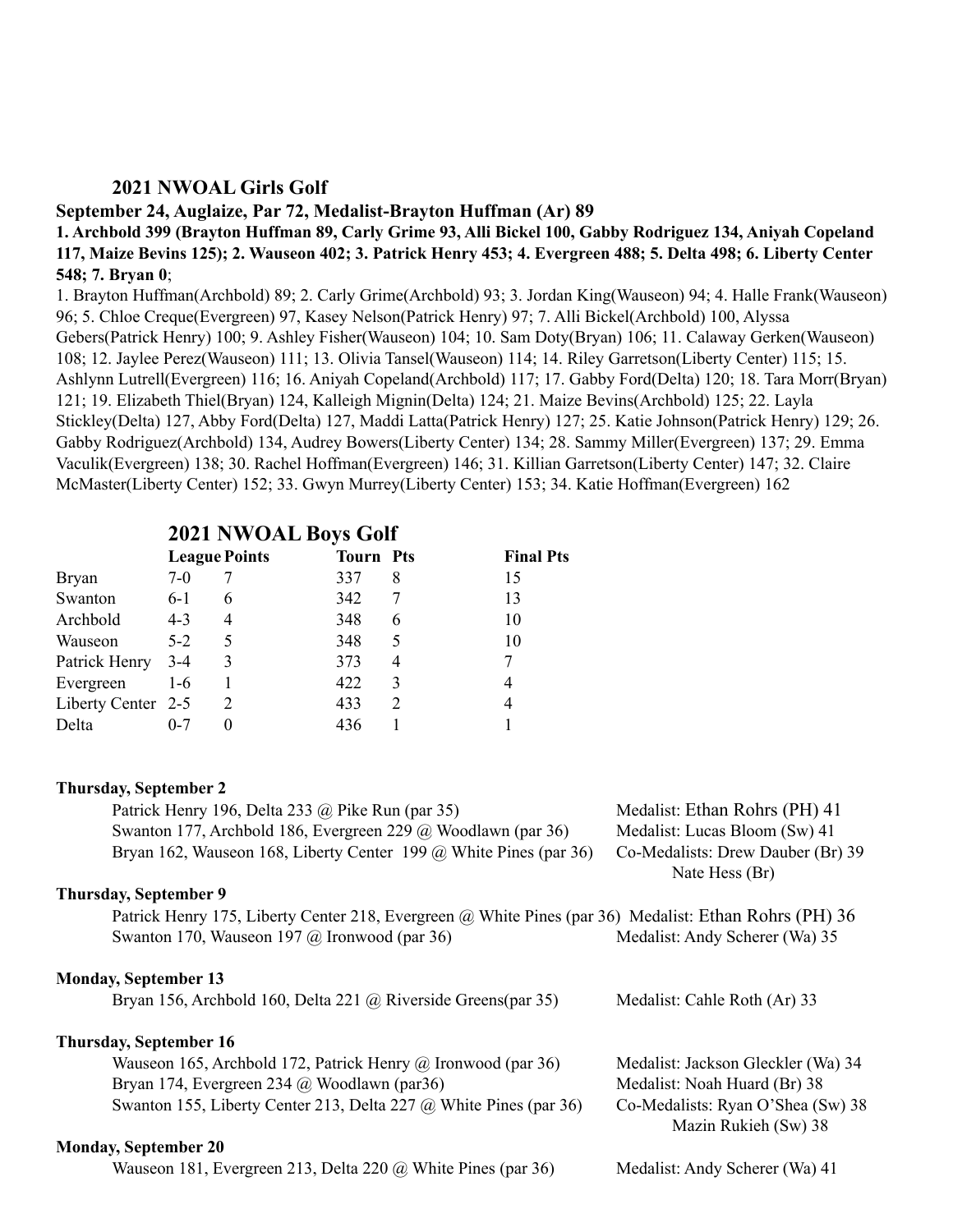Bryan 156, Swanton 162, Patrick Henry 181 @ Valleywood(par 34) Medalist: Garrett Swank (Sw) 33 Archbold 162, Liberty Center 201 @ Ironwood(par 36) Medalist: Cahle Roth (Ar) 36

#### **Friday, September 24, League Meet @ Auglaize (par 72)** Medalist: Luke Rosebrook (Ar) 76

1. Bryan 337, 2. Swanton 342, 3. Archbold 348, 4. Wauseon 348, 5. Patrick Henry 373,

6. Evergreen 422, 7. Liberty Center, 433, 8. Delta 436

# **September 2, White Pines, Par 36, Co-Medalist-Drew Dauber (Br) and Nate Hess (Br) 39**

**Bryan 162,** Drew Dauber 39, Nate Hess 39, Noah Huard 41, Carter Brown 43, Colin Shirkey 47, Brayden Hall 62 **Wauseon 168**, Andy Scherer 41, Mykale Schneider 41, Jackson Gleckler 42, Riley Morr 44, Jesse Rittichier 61 **Liberty Center 199**, Sam Zeiter 44, Carter Dickman 49, Landon Schultz 53, Nick Romine 53, John Tammerine 63, Tim Blanton 64

## **September 2, Pike Run, Par 35, Medalist-Ethan Rohrs (PH) 41**

**Patrick Henry 196,** Ethan Rohrs 41, Ian Schwab 44, Jaxson Guelde 52, Thomas Smith 59, Luke Woods 61, Zach Hastedt 68

**Delta 233,** Adam Mattin 54, Gavin Cousino 59, Ethan Hoffman 59, Slade Young 61, Walter Hallett 67, Zac Bower 67

# **September 2, Woodlawn, Par 36, Medalist-Lucas Bloom (Sw) 41**

**Swanton 177,** Lucas Bloom 41, Garrett Swank 45, Adam Lemon 45, Ryan O'Shea 46, Sam Betz 48, Mazin Rukieh 49

**Archbold 186**, Cahle Roth 42, Luke Rosebrook 43, River Ryan 50, Zach Short 51, Charlie Jones 53, Cade Miller 57

**Evergreen 229,** Teayte Dixon 57, Brandon Cobb 57, Ayden Gleckler 57, Adam Schmidt 58, Caden Beier 64

## **September 9, Ironwood, Par 36, Medalist-Andy Scherer (Wa) 35**

**Swanton 170,** Garrett Swank 40, Lucas Bloom 42, Ryan O'Shea 44, Sam Betz 44, Mazin Rukieh 45, Adam Lemon 52

**Wauseon 197**, Andy Scherer 35, Mykale Schneider 48, Jackson Gleckler 49, Jesse Rittichier 65

## **September 9, White Pines, Par 36, Medalist-Ethan Rohrs (PH) 36**

**Evergreen 225,** Trayte Dixon 53, Adam Schmidt 56, Caden Beier 57, Brandon Cobb 59, Ayden Gleckler 61, Logan Peebles 64

**Patrick Henry 175,** Ethan Rohrs 36, Ian Schwab 41, Noah Robison 48, Jaxson Guelde 50, Thomas Smith 50, Zach Hastedt 70

**Liberty Center 218**, Carter Dickman 48, Sam Zeiter 54, Landon Schultz 57, Nick Romine 59, Tim Blanton 59, John Tammerine 69

## **September 13, Riverside Greens, Par 36, Medalist-Cahle Roth (Ar) 33**

**Bryan 156,** Drew Dauber 39, Noah Huard 34, Colin Shirkey 41, Nate Hess 42, Gideon Mejia 42, Carter Brown 47

**Archbold 160**, Cahle Roth 33, Luke Rosebrook 37, River Ryan 44, Cade Miller 46, Zane Behnfeldt 48, Charlie Jones 51

**Delta 221,** Adam Mattin 48, Gavin Cousino 53, Slade Young 59, Ethan Hoffman 61, Zac Bower 65, Walter Hallett 68

## **September 16, White Pines, Par 36, Co-Medalist-Ryan O'Shea (Sw) and Mazin Rukieh (Sw) 38**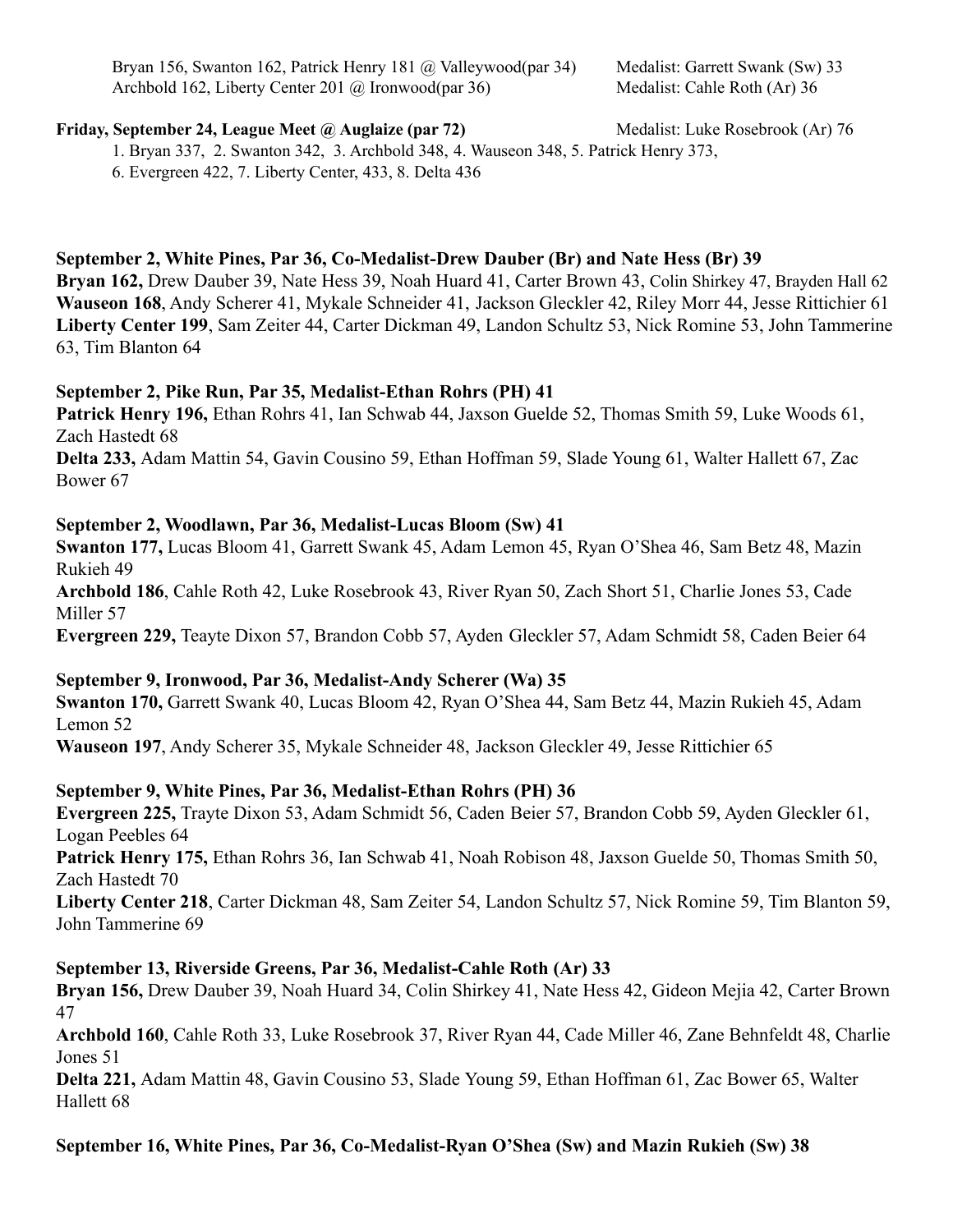**Swanton 155,** Ryan O'Shea 38, Mazin Rukieh 38, Sam Betz 39, Garrett Swank 40, Lucas Bloom 44, Adam Lemon 43

**Delta 227,** Slade Young 51, Adam Mattin 53, Drew Smith 60, Ethan Hoffman 63, Zac Bower 66, Walter Hallett 77

**Liberty Center 213**, Carter Dickman 46, Nick Romine 55, Sam Zeiter 56, Landon Schultz 56, Logan Case 60, Tim Blanton 64

# **September 16, Woodlawn, Par 36, Medalist-Noah Huard (Br) 38**

**Bryan 174,** Noah Huard 38, Drew Dauber 40, Colin Shirkey 43, Brayden Hall 53, Aiden Moore 57 , Gideon Mejia 59

**Evergreen 234,** Brandon Cobb 53, Ayden Gleckler 53, Adam Schmidt 63, Caden Beier 65, Trayte Dixon 73, Logan Peebles 75

# **September 16, Ironwood, Par 36, Medalist-Jackson Gleckler (Wa) 34**

**Wauseon 165**, Jackson Gleckler 34, Andy Scherer 36, Mykale Schneider 47, Zach Puehler 48, Jesse Rittichier 58

**Archbold 172**, Cahle Roth 38, Luke Rosebrook 40, Cade Miller 47, Zane Behnfeldt 47, River Ryan 50, Anthony Williams 52

**Patrick Henry 191,** Ethan Rohrs 46, Ian Schwab 46, Noah Robison 49, Jaxson Guelde 50, Thomas Smith 56

# **September 20, Valleywood, Par 34, Medalist-Garrett Swank (Sw) 33**

**Bryan 156,** Noah Huard 36, Drew Dauber 38, Colin Shirkey 40, Brayden Hall 53, Nate Hess 42, Carter Brown 44

**Swanton 162,** Garrett Swank 33, Adam Lemon 41, Ryan O'Shea 44, Mazin Rukieh 44, Sam Betz 45, Lucas Bloom 49

**Patrick Henry 181,** Ethan Rohrs 41, Jaxson Guelde 44, Ian Schwab 45, Thomas Smith 51, Noah Robison 52, Zach Hastedt 64

## **September 20, Ironwood, Par 36, Medalist-Cahle Roth (Ar) 36**

**Archbold 162**, Cahle Roth 36, Luke Rosebrook 38, River Ryan 43, Charlie Jones 45, Cade Miller 46, Cam Yoder 46

**Liberty Center 201**, Carter Dickman 45, Sam Zeiter 50, Nick Romine 53, Landon Schultz 53, Tim Blanton 61, John Tammerine 62

# **September 20, White Pines, Par 36, Medalist-Andy Scherer (Wa) 41**

**Wauseon 181**, Andy Scherer 41, Jackson Gleckler 45, Mykale Schneider 47, Riley Morr 48, Jesse Rittichier 50, --- 66

**Evergreen 213,** Zach Laver 49 , Trayte Dixon 53, Brandon Cobb 53, Adam Schmidt 58, Ayden Gleckler 63, Logan Peebles 64

**Delta 220,** Gavin Cousino 52, Adam Mattin 54, Ethan Huffman 57, Slade Young 57, Zac Bower 65, Walter Hallett 70

# **September 24, Auglaize, Par 72, Medalist-Luke Rosebrook (Ar) 76**

# **1. Bryan 337 (Drew Dauber 80, Noah Huard 78, Nathan Hess 88, Colin Shirkey 92, Carter Brown 91, Brayden Hall 110); 2. Swanton 342; 3. Archbold 348; 4. Wauseon 348; 5. Patrick Henry 373; 6. Evergreen 422; 7. Liberty Center 433; 8. Delta 436;**

1. Luke Rosebrook(Archbold) 76; 2. Noah Huard(Bryan) 78, Andy Scherer(Wauseon) 78; 4. Garrett Swank(Swanton) 79, Sam Betz(Swanton) 79, Jackson Gleckler(Wauseon) 79; 7. Drew Dauber(Bryan) 80; 8. Cahle Roth(Archbold) 81; 9. Ethan Rohrs(Patrick Henry) 87; 10. Nathan Hess(Bryan) 88, Mazin Rukieh(Swanton) 88; 12. Carter Brown(Bryan) 91; 13. Colin Shirkey(Bryan) 92; 14. Zane Behnfeldt(Archbold) 93, Ian Schwab(Patrick Henry) 93, Mykale Schneider(Wauseon) 93; 17. Jaxson Guelde(Patrick Henry) 95; 18. Adam Lemon(Swanton) 96; 19. River Ryan(Archbold) 98, Caden